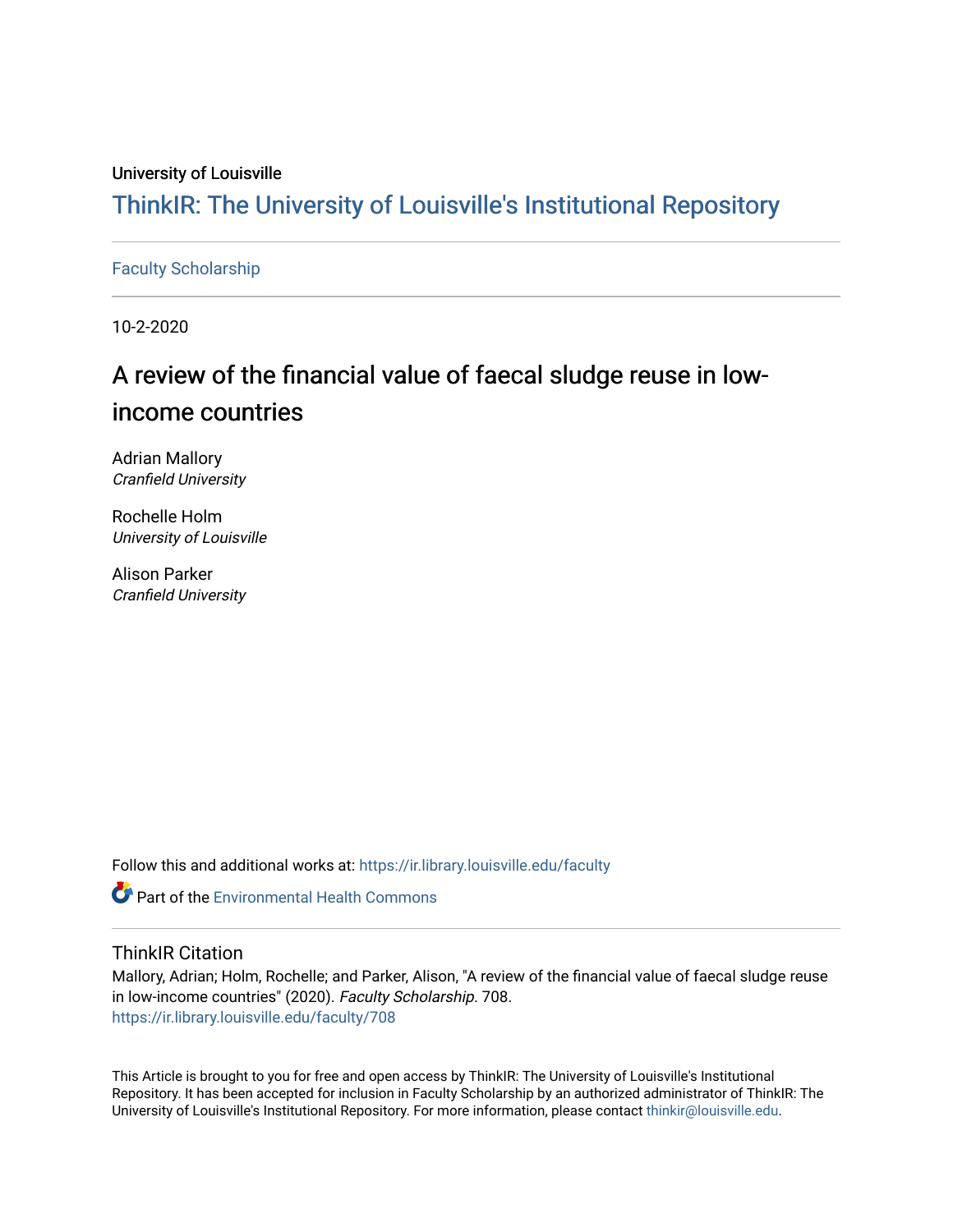

*Review*



# **A Review of the Financial Value of Faecal Sludge Reuse in Low-Income Countries**

**Adrian Mallory <sup>1</sup> [,](https://orcid.org/0000-0002-8578-3328) Rochelle Holm <sup>2</sup> and Alison Parker 1,\***

- <sup>1</sup> Cranfield Water Science Institute, Cranfield University, Cranfield MK43 0AL, UK; a.mallory@cranfield.ac.uk
- <sup>2</sup> Centre of Excellence in Water and Sanitation, Mzuzu University, P/Bag 201, Mzuzu 2, Malawi; rochelle@rochelleholm.com
- **\*** Correspondence: a.parker@cranfield.ac.uk

Received: 6 August 2020; Accepted: 25 September 2020; Published: 10 October 2020



**Abstract:** Faecal sludge reuse could promote responsible waste management and alleviate resource shortages. However, for this reuse to be carried out at scale, it needs to be financially viable. This paper reviews the financial values of resource recovery from 112 data points from 43 publications from academic and grey literature. The results found 65% of the existing literature is projected rather than being based on observed data from products in practice, with limited studies providing actual experiences of revenue in practice. Some of the estimates of the potential value were ten times those observed in data from operating businesses. Reasons for this include pricing of products against unrealistic competitors, for example, pricing briquettes against diesel fuel, or difficulties in marketing or regulation of products in practice. The most common form of reuse in practice is agricultural composting, which is also the lowest value product. Few cases were able to achieve more than \$5/person/year from sludge reuse, therefore other drivers are needed to promote proper human waste disposal, including the health and dignity of citizens, but which are not easily monetised. Certification and recognition of product safety can improve the perception of value and products. Resource recovery has a limited role in the financial viability of providing Circular Economy sanitation in low-income countries. Instead, there is a need to focus on supportive policies and subsidies enabling the transition towards a Circular Economy supporting environmental quality, ecological health and human health.

**Keywords:** agriculture; economics; faecal sludge management; reuse; sanitation; waste management

### **1. Introduction**

Providing safe sanitation in low-income countries and achieving Sustainable Development Goal (SDG) number six to "ensure availability and sustainable management of water and sanitation for all" [\[1\]](#page-10-0) remains a major hurdle to 61% of the global population. Low-income countries are often served by onsite technologies, such as pit latrines, with 5 billion people expected to be served by onsite sanitation by 2030. In addition, faecal sludge (FS) treatment plants often fail after construction due to lack of ongoing finances for operations [\[2\]](#page-10-1). Failures in waste management are contaminating natural resources, which are also being stressed by the extraction of raw materials. The lack of financing for sanitation and increased contamination of natural resources from inappropriate disposal of waste has led to an increased advocacy for a shift to Circular Economy (CE) approaches to sanitation which can yield nutrients for agriculture, protein for animal feed or clean energy [\[3,](#page-10-2)[4\]](#page-10-3). Revenues from these products could fund the maintenance of sanitation systems whilst providing an incentive for proper waste management and preventing pollution [\[4\]](#page-10-3).

CE sanitation has many institutional arrangements: operated by social enterprises [\[5–](#page-10-4)[7\]](#page-10-5), led by local or national governments  $[8-10]$  $[8-10]$  or informally practiced by community members  $[11-13]$  $[11-13]$ . Despite the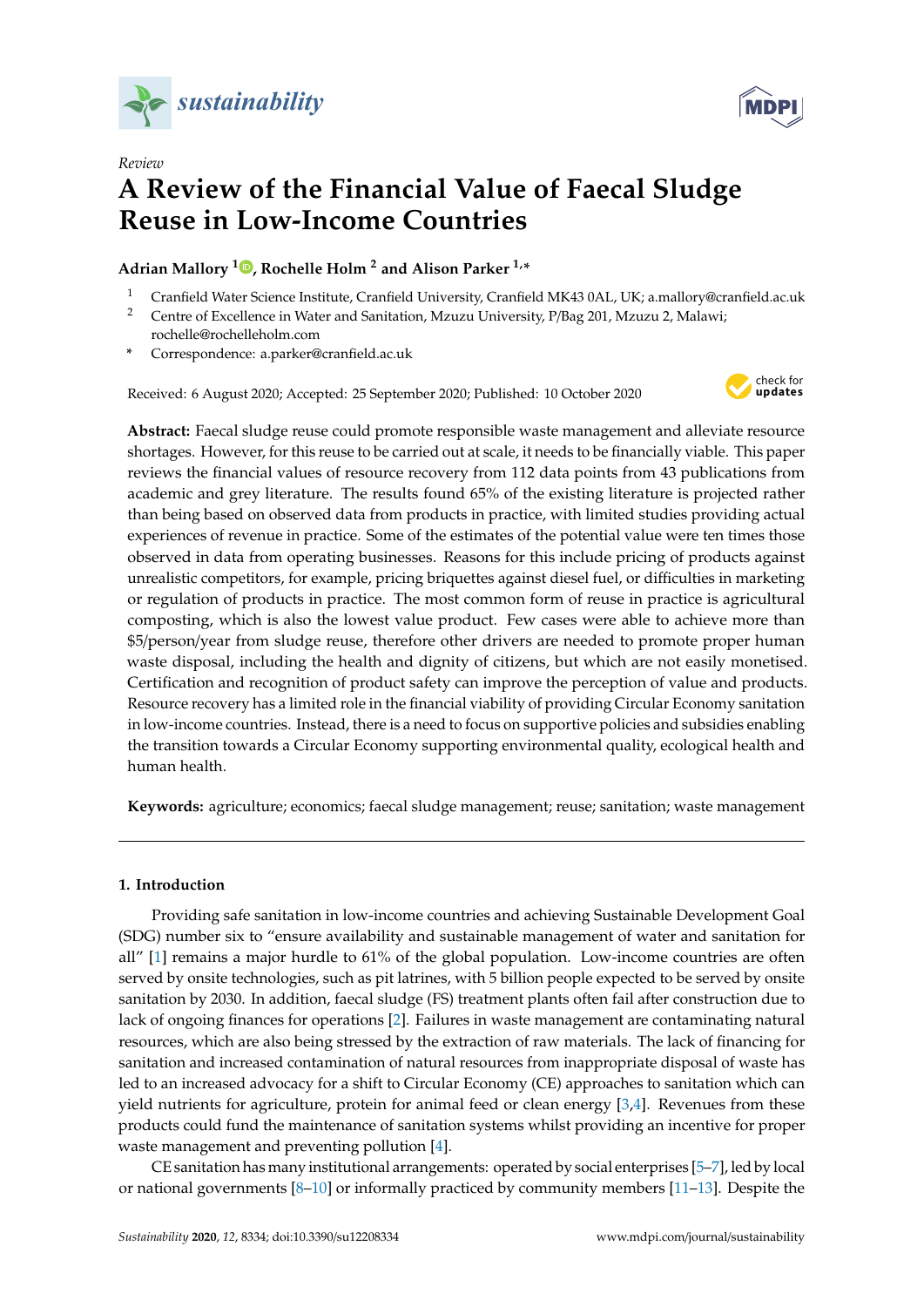advocacy for the potential of CE sanitation, revenues from the sale of products are often theoretical projections, meaning the actual potential to fund sanitation is not yet known. The current evidence of the potential to scale and achieve such revenues is fragmented and context specific [\[14\]](#page-10-10). Individual findings or cases of FS reuse could succeed or fail for many contextual reasons, so there is a need to understand the potential across many cases. There is limited data about the costs of sanitation in general [\[15\]](#page-10-11), meaning the potential of different revenue streams to fund sanitation provision is not understood. As business models in the arena of FS reuse are often young and nascent, determinants of value such as scale, input waste, marketing, political recognition and certification are not well understood. There are three major gaps in knowledge about CE sanitation: the value of FS reuse in theory and practice, the determinants that affect these values and the amount that FS reuse can contribute to funding sanitation. As more businesses, NGOs and governments have started practicing CE [\[8\]](#page-10-6), there is more data available about the value of FS re-use in practice. This paper aims to address the following questions:

- 1. What is the financial value of FS re-use?
- 2. Is there a gap between theoretical value projections and the actual value that can be recovered?
- 3. What determines the value of FS reuse?
- 4. Can FS re-use act as a driver for improved sanitation?

This paper reviews existing case studies of FS reuse in low-income countries and looks at the revenue being generated from reuse of FS to answer these four questions. Papers predicting or projecting potential values of FS reuse are also reviewed to compare the difference between theoretical propositions and actual value.

#### **2. Materials and Methods**

To investigate the financial value of FS recovery, a literature review was chosen as the most suitable method. This allows the research to capture and summarise values from small studies in different contexts and with different models of resource recovery. This includes historical projects practicing FS reuse that may no longer be operational. The final dataset and analysis makes a larger contribution to knowledge than the current state of literature of multiple single-case studies that are not compared or contrasted with each other, forming a significant contribution to knowledge to inform future studies of FS reuse.

#### *2.1. Data Collection*

A dataset of values of FS was collected from any papers found that stated a financial value of re-using FS. An initial focused group of key documents was identified using the knowledge hub of the sustainable sanitation alliance (SuSanA). SuSanA is a network for individuals and organisations working in sanitation; a combination of publication hub, grey literature and discussion forum providing the latest state of knowledge of the sector [\[16\]](#page-10-12). Searches were additionally performed within Scopus, Google Scholar and the Water Engineering and Development Centre at Loughborough University knowledge—a forum holding conference papers, publications and reports for policymakers and practitioners in the water and sanitation sector [\[17\]](#page-10-13). Terms used included 'sanitation as a business', 'financial value excreta', 'circular economy sanitation', 'faecal sludge reuse', 'resource recovery sanitation' and 'excreta resource recovery'. The review process only considered examples from countries defined as low or middle income by the World Bank [\[18\]](#page-11-0). Papers were filtered by whether or not they presented any financial data about the FS reuse potential in low-income countries. Papers presenting financial data were reviewed and are summarised in Table [1.](#page-3-0) The upstream technology used (sewers, Container-Based Sanitation [CBS], septic tanks or pit latrines) was also recorded to see if it influenced the value of the product recovered. The majority of the cases looked at FS either from on-site sanitation, defined as systems where the excreta is stored on the plot where generated, such as pit latrines, or septic tanks [\[19\]](#page-11-1). Of these, 45% of the papers surveyed were published in 2015 or later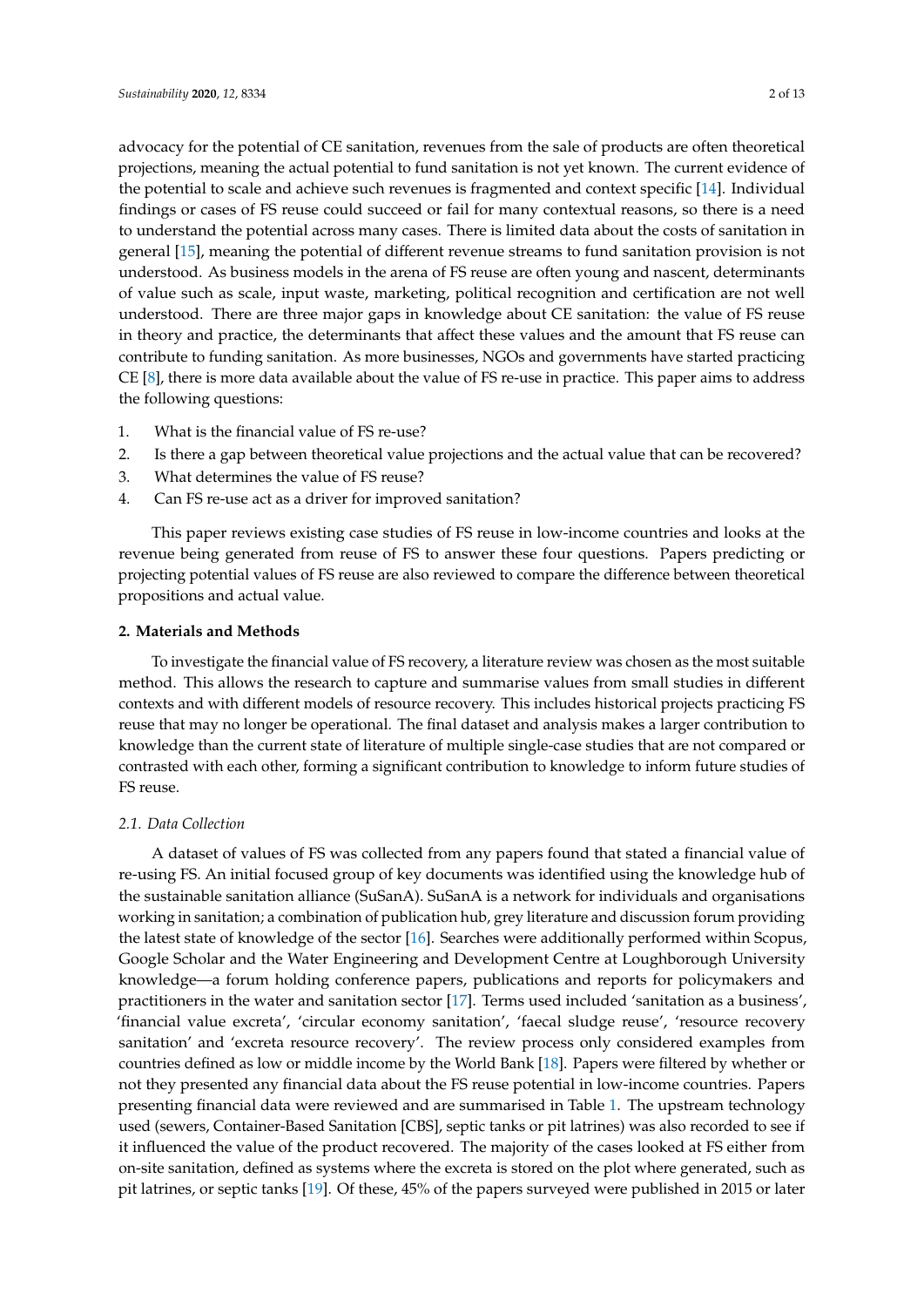and 83% had been published since 2010. Where businesses practising resource recovery were known but financial data about reuse could not be found, or needed clarification, email communication was used to seek further information. This was done for two organisations.

<span id="page-3-0"></span>

| <b>Faecal Sludge Resource Type</b>                | <b>Number of Values Considered</b> | References                         |  |
|---------------------------------------------------|------------------------------------|------------------------------------|--|
| Fuel (Briquettes)                                 | $14*$                              | $[9,10,14,20-25]$                  |  |
| <b>Biogas</b>                                     | 18                                 | $[8.14.20.25 - 33]$                |  |
| Compost                                           | 53                                 | $[6,8,11,13,14,20,21,23,25,32-54]$ |  |
| Protein feed (Black Soldier Fly)                  | 8                                  | [14, 21, 22, 25]                   |  |
| Urine reuse in agriculture                        | 8                                  | [8,20,32,36,47,50,51,55]           |  |
| Aquaculture (Plants or fish from treatment ponds) | 5                                  | [8, 26, 56]                        |  |
| Recovered water                                   |                                    | [8, 20, 57]                        |  |
| Building material                                 |                                    | [8]                                |  |

**Table 1.** Types of Faecal Sludge Resource Recovery Studied.

\* In some cases, multiple values are in a single piece of literature.

#### *2.2. Data Analysis*

As the aim was to understand the financial potential of FS reuse, and data on both capital and operational costs were limited; the main data point selected was the sale price of excreta-derived products to an end user. Any study detailing a value or revenue derived from reuse was analysed in the study. Only one paper had detailed analysis of both the costs of providing sanitation services and revenue from resource sales [\[34\]](#page-11-11). Whilst this fails to account for the whole business feasibility, it offers a view into the scale of revenue collection potential and can be compared to the actual potential of CE sanitation.

Data were categorised according to: input (sewers/FS/container-based sanitation), location and resource produced. Data about revenues from FS reuse were in three categories: total revenue per year with no reference point for volume collected or people served, revenue per year per person served and revenue per year per volume collected/treated. The most common category of revenue data available was in revenue per person per year. Diener presented values from three different cities in tonnes and volume of FS, giving a density value to convert values between volumes and mass [\[14\]](#page-10-10). Dodane [\[28\]](#page-11-12) gave an estimated FS production of 2.7L/p/d, giving an estimated volume per population. These conversion factors were used to convert literature values to \$/p/y, where the original values were in \$/m<sup>3</sup>/y or \$/t/y. This meant all data could be converted into comparable values. FS is a variable material [\[2](#page-10-1)[,19\]](#page-11-1); thus, relying on such assumptions of uniform density or FS production per person is a methodological limitation. Values were also converted from local currency to dollars using the World Bank exchange rate [\[58\]](#page-13-0) at year of publication. The dollar value was then adjusted to 2019 for inflation. The process of data collection and conversion resulted in 109 data points from 43 publications.

To analyse the difference between the theoretical potential for FS recovery in the literature and actual prices, data were assigned a 'score': the higher the score, the more theoretical the revenue was. This was done by breaking down the method into three sections: volume of waste collected, volume/quality of product and sales price. Four categories were given a binary score of 0 to 3 (Table [2\)](#page-4-0). For example, for businesses actively selling products, the financial data was based on observed collection, production and sales, resulting in a 'theory score' of 0. The results are available as Supplementary Materials as detailed in the appendix. Value projections based on collecting all sludge from the population of a large city were given a theory score of 3. This holistic approach provided a metric for viewing the difference between theory and practice.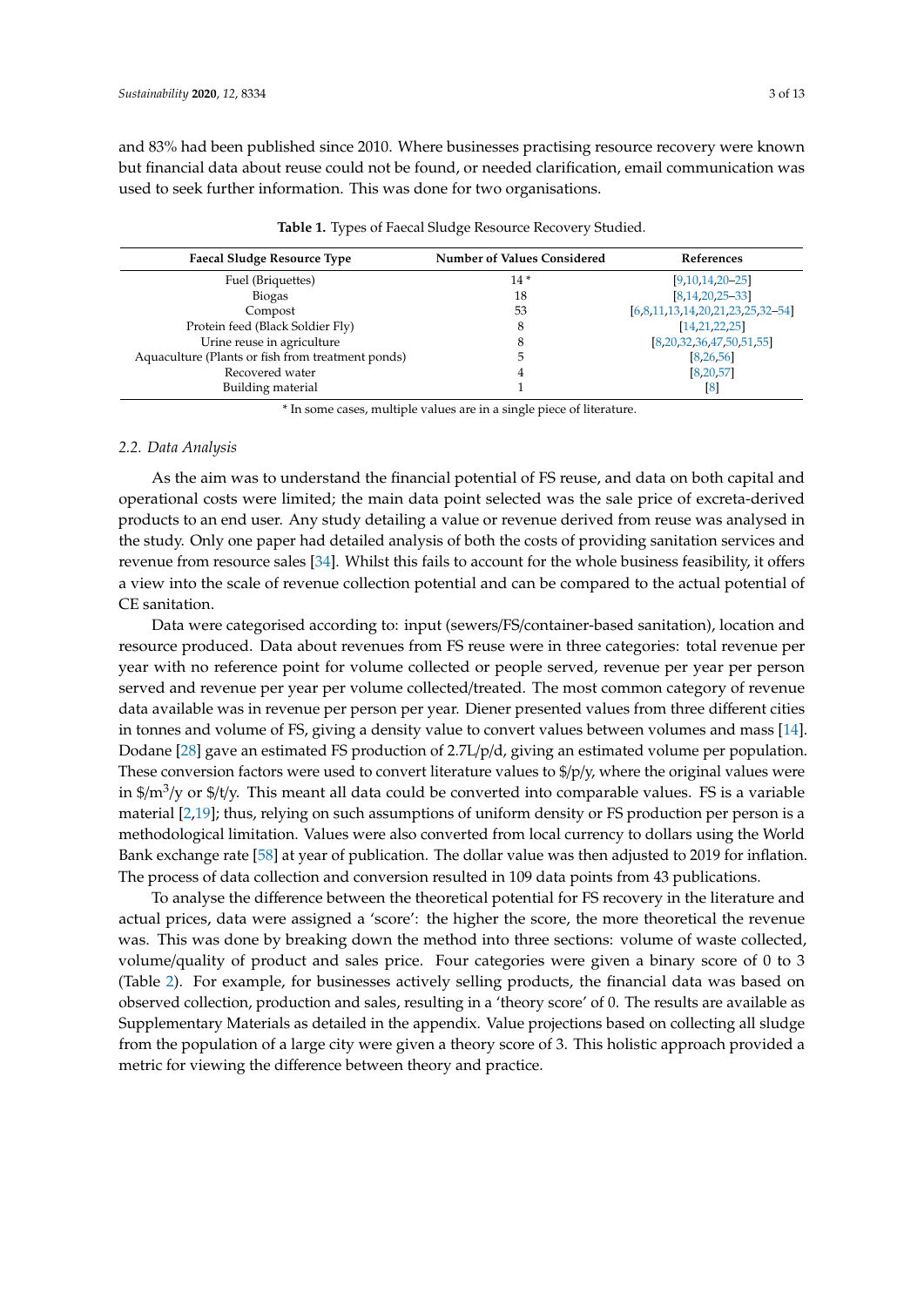<span id="page-4-0"></span>

| <b>Score</b> | Criteria                                                                                                                  | Literature                                        |
|--------------|---------------------------------------------------------------------------------------------------------------------------|---------------------------------------------------|
| $\theta$     | Values from active businesses: observed<br>collection, production and prices                                              | $[6,8,11,13,23,28,31-35,37,38,43,51,53,54,56,57]$ |
|              | Literature or assumption used to<br>estimate potential for one of: collection,<br>production or price of product          | $[9,10,23,24,32,35,36,41,42,45,47,49,52,59]$      |
| 2            | Literature or assumption used to<br>estimate potential for two of: collection,<br>production or price of product          | $[14, 25 - 27, 29, 32, 46, 48, 50 - 52, 55]$      |
| 3            | Potential value projection: literature and<br>assumptions used to estimate collection,<br>production and price of product | $[20 - 22, 25, 40, 60]$                           |

**Table 2.** Scores for Available Literature.

#### *2.3. Thematic Analysis*

The drivers of reuse revenues were also explored. This was done by reviewing the literature behind the financial data, informal interviews and discussions with businesses in resource recovery associated with the literature reviewed and thematic coding. Initial key themes for discussion were found: pricing method, solid waste integration, incorporation of reuse chain, scale, input waste control, market perception, standardisation and regulation.

## *2.4. Ethics*

Where interviews were used to obtain values, this received ethical approval from Cranfield University Research Ethics, CURES/5687/2018.

#### **3. Results**

The results are divided into sections to answer the original research questions: 1. What is the financial value of FS re-use? 2. Is there a gap between theoretical value projections and the actual value that can be recovered? 3. What determines the value of FS reuse? 4. Can FS re-use act as a driver for improved sanitation? Section [3.1](#page-4-1) presents an overview of the values of FS reuse from this review process. This refers to research questions 1 and 2 and provides an overview of the current value of FS reuse. Sections [3.2](#page-5-0)[–3.7](#page-7-0) explore the details behind the values and why there are differences in values, answering question 3. The major themes identified are: theoretical pricing, integration of organic solid waste, scale of operations, input waste availability, recognition and certification of products and integration of the supply chain. Understanding question 3 can help to inform whether the value of FS re-use could be improved by policy and scale, or whether there are limits to its potential. Understanding this enables the research to answer question 4.

#### <span id="page-4-1"></span>*3.1. Overall Value of Faecal Sludge*

Whilst the theory scores give an indication of the data reliability (Table [2\)](#page-4-0), it is also worth noting much of the literature available currently is grey non-academic literature; for example, from non-governmental organisations (NGOs), local governments or organisations active in the production and sale of waste-derived products [\[9,](#page-10-14)[23,](#page-11-6)[32\]](#page-11-7) and, in general, are not commercial business operations devoid of subsidy. Based on observed production and sales of treated FS, only one value was above \$5/person/year (p/y) (Figure [1\)](#page-5-1). This value was based on co-composting of sludge with solid waste [\[54\]](#page-12-0): how the value was attributed to sludge rather than other waste streams (mainly organic solid waste) is unclear. Looking at the higher theory scores—those papers proposing an untested value proposition—the range of potential values increased up to  $$50/p/y$ . However, 72% of values were under \$5/p/y, giving a good indication of the overall potential scale of resource recovery currently.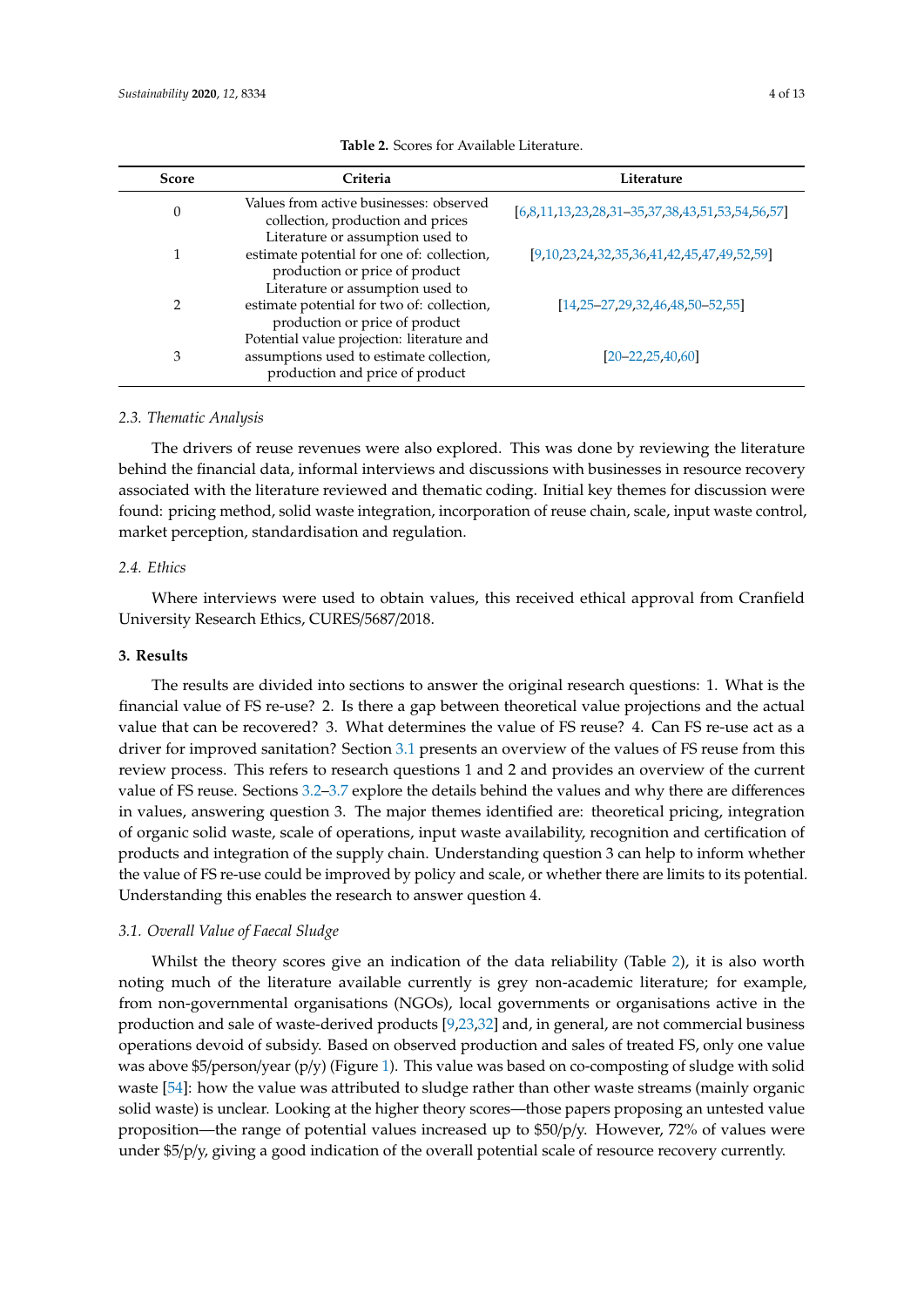<span id="page-5-1"></span>

**Figure 1.** Value of faecal sludge reuse.

which is also the lowest value product [\[14](#page-10-10)[,20](#page-11-2)[,21\]](#page-11-5) (Table [1\)](#page-3-0). The agricultural reuse of excreta has a history going back thousands of years and is more technically understood and abundant as a reuse option than other more recent systems or resources  $[60,61]$  $[60,61]$ . The more recent forms of reuse, including Black Soldier Fly, may prove to be more profitable, but limited published research makes comparison difficult. The most common form of reuse as researched and published is composting for agriculture,

Taking Hutton's example of costing for the approach of achieving universal access to sanitation in South Asia, the reported cost of universal access was \$10 billion for a population of 400 million, amounting to \$25/p/y served [\[62\]](#page-13-4). However, this neglects the cost of maintaining existing services and ignores the potential contribution of recovered FS in reducing the costs of sanitation [\[62\]](#page-13-4). In Dhaka it was found that providing small sewerage systems cost \$90–100 per household, per year, (with an average household consisting of 4.5 people), resulting in annual costs of sanitation of \$20–23/p/y [\[63\]](#page-13-5). In this context, resource recovery on the scale of \$5/p/y is unlikely to create a large contribution to funding the upstream sanitation chain. However, this also negates the cost of building and operating CE recovery systems and the business costs associated with marketing and sales of products, which are currently CE recovery element found additional costs accounted for 60% of the revenues from compost sales [\[34\]](#page-11-11). large gap between this and higher theoretical values reported by the literature. Sections  $3.2-3.7$  $3.2-3.7$  explore  $\frac{1}{2}$  be determinants of this can be assess whether it can be norwaysed the determinants of this gap to assess whether it can be narrowed. subsidised and funded by external organisations. The one paper covering the costs associated with the Overall, the examples of FS reuse in practice do not have a value above \$5/p/y. There is currently a

# <span id="page-5-0"></span>from FS but has not yet received permission from the government for sale thereof, meaning it *3.2. Theoretical Pricing*

effectively has no current financial value  $\frac{4}{3}$  as it is not approximately for reuse. Other studies have  $\frac{4}{3}$ One major contributor to the high projected values for FS reuse was the method used to assign a<br>
One major contributor to the high projected values for FS reuse was the method used to assign a price to the end-product. In order to see where the opportunities for shifting the potential of CE might lie, revenues above \$5/p/y were studied, and it was found that many of these values were based on a pricing method that linked the product value of the FS to a commercially existing product. As an example, when pricing the potential of FS-based fuel, Diener et al. [\[14\]](#page-10-10) found a potential production of regulation of  $\overline{C}$ of 17 GJ/tonne. This was then pegged to a price per KJ of different fuels in Kampala, giving results ranging from \$0.03 (coffee husks) to \$23.20 (diesel), based on the product that FS-based fuel is expected by  $\overline{R}$ to replace. Only diesel and engine oil replacement pegged prices gave a potential of over \$5/p/y for FS reuse, and the results of this review indicate these seem the least likely markets for resource recovery to be contending for in low-income countries.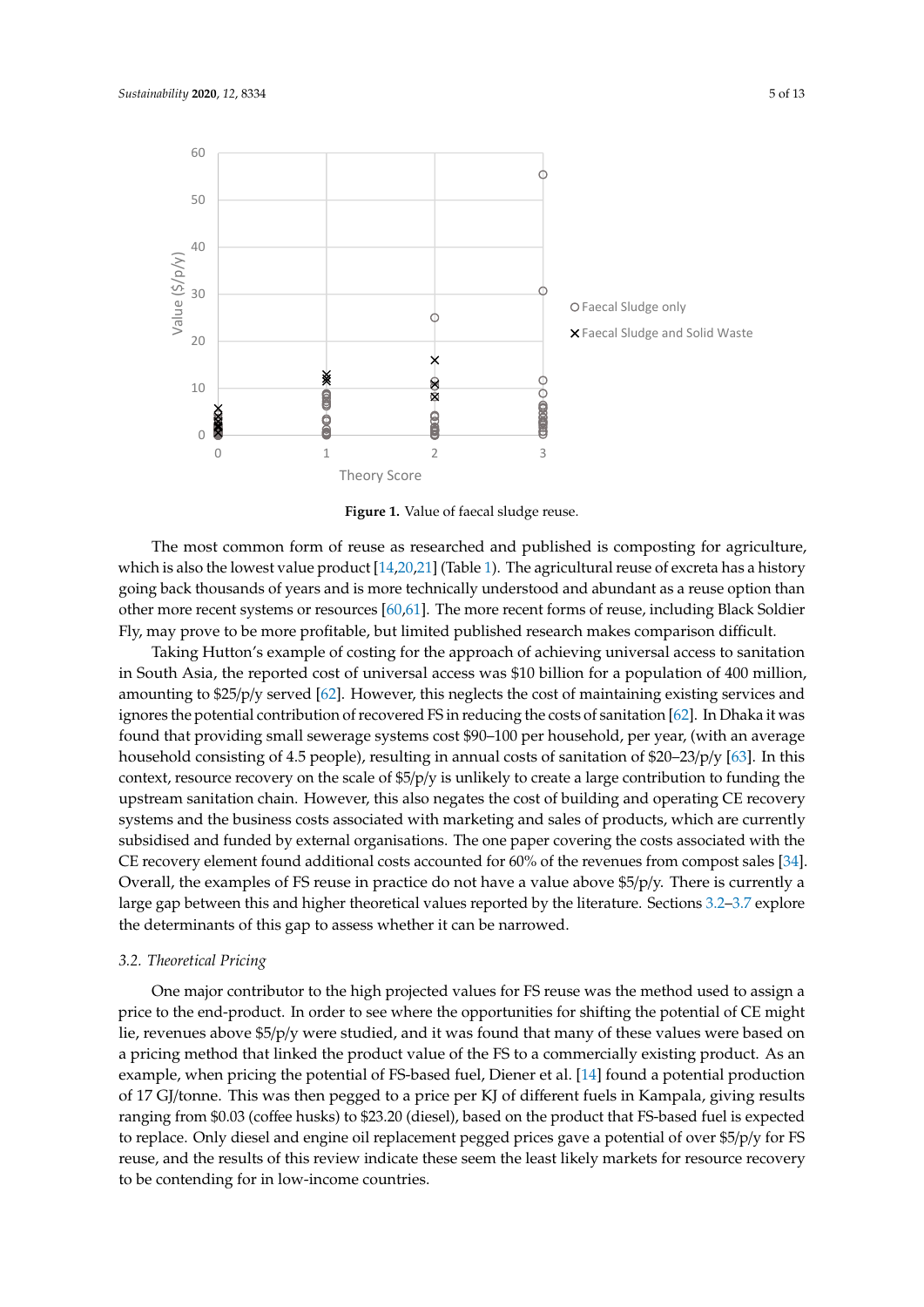The potential value of FS-based fuel does also have other variables as prices for fuel are set and infrastructure funded, in some cases, by the national government, whereas biogas would require significant investment for starting large scale consumer use. If FS products could be sold at the same price/KJ as charcoal, it could collect revenues of \$3.95/p/y, which is much more attractive than the coffee husk use (\$0.03/p/y), which shows the potential variation in the price of end-products. This method of comparison pricing is also used in other papers looking at the potential of the sale of FS for fuel [\[21](#page-11-5)[,64\]](#page-13-6). It is worth considering that these values will be highly contextual and based on local market conditions. For instance, crises such as the recent water shortages in Cape Town [\[65\]](#page-13-7) could drive the value of models that recover water up. Similarly, in Ghana, frequent power cuts have provided a political need to diversify sources of electricity, which contributes to the drive there for biogas-to-electricity production [\[27\]](#page-11-16).

One determinant of price that is difficult to assess from the results of this paper is competition in resource markets due to increasing resource scarcity or changes in financial markets or policy due to the unsustainability of certain methods of production. For example, China has currently imposed large export tariffs on phosphate rock, a key ingredient of chemical fertiliser, and the United States currently is estimated to have only 25 years of domestic reserves left [\[66\]](#page-13-8). The remaining global resources are in Morocco [\[66\]](#page-13-8). Furthermore, there can also be local price trends influencing the competing fertilisers. Policies such as those enacted in China, which aim to reduce chemical fertiliser usage and encourage organic fertiliser use, could shift the market realities for CE sanitation. Carbon credits and payment for ecosystem services have also been shown to shift revenue propositions for businesses producing organic fertilisers [\[8\]](#page-10-6). In India, the revenues and costs of compost production were about equal, making it an unattractive business venture, but subsidies provided at around \$28/tonne enabled financial viability for some [\[53\]](#page-12-10). There were, however, smaller organisations trying to produce and sell compost who were not operating at sufficient scale to access a subsidy, and were subsequently unprofitable [\[13](#page-10-9)[,53](#page-12-10)[,54\]](#page-12-0). In Kenya, a sugar cane business used the residue to produce biogas for electricity and received around \$270,000 of carbon credits, thereby covering around 27% of operating costs, showing the potential of subsidies and carbon credits to change the financial value of waste reuse [\[8\]](#page-10-6).

The potential for FS reuse to produce large revenues often rests on the assumption that the price of the reuse product would be equal to the product it is replacing, such as chemical fertilisers or high-end fuel sources like diesel; however, these theoretical prices have rarely been achieved in actual market practice.

#### *3.3. Integration of Organic Solid Waste*

Whilst the literature cited often focused solely on the reuse of FS [\[14,](#page-10-10)[20,](#page-11-2)[27\]](#page-11-16), upon further review of the data, a major driver of these businesses was combined integration of FS together with other organic waste streams (compostable solid waste). These waste streams are less hazardous to public health and thus can be more easily transformed for productive reuse than FS. Taking the example of resource recovery in Kampala, FS and sewage sludge accounted for less than 7% of the potential value recovered from energy, fertiliser or protein products [\[25\]](#page-11-3), with organic solid waste accounting for the remaining potential value. Other business models, particularly for biogas, have solid waste integrated in the model but do not calculate the contribution from FS versus other organic waste streams [\[8](#page-10-6)[,13](#page-10-9)[,20](#page-11-2)[,27](#page-11-16)[,34,](#page-11-11)[54\]](#page-12-0). Data points in this study with a value over \$5/p/y, particularly from biogas, could be neglecting the role organic solid waste is playing in this system.

In interviews with three businesses producing different resources from FS, they reported a key constraint and determinant of their business model feasibility was the ability to access a reliable chain of input materials in addition to FS. This included either getting woodchip or charcoal for fuel briquettes, which could contribute up to 99% of the product, or organic solid waste for fertiliser and Black Soldier Fly larvae feed. The integration of organic waste streams has been cited as important in enabling CE sanitation [\[13](#page-10-9)[,21](#page-11-5)[,54,](#page-12-0)[67\]](#page-13-9), and the separation of municipal waste into organic and non-organic streams is going to be a critical step for scaling up CE sanitation.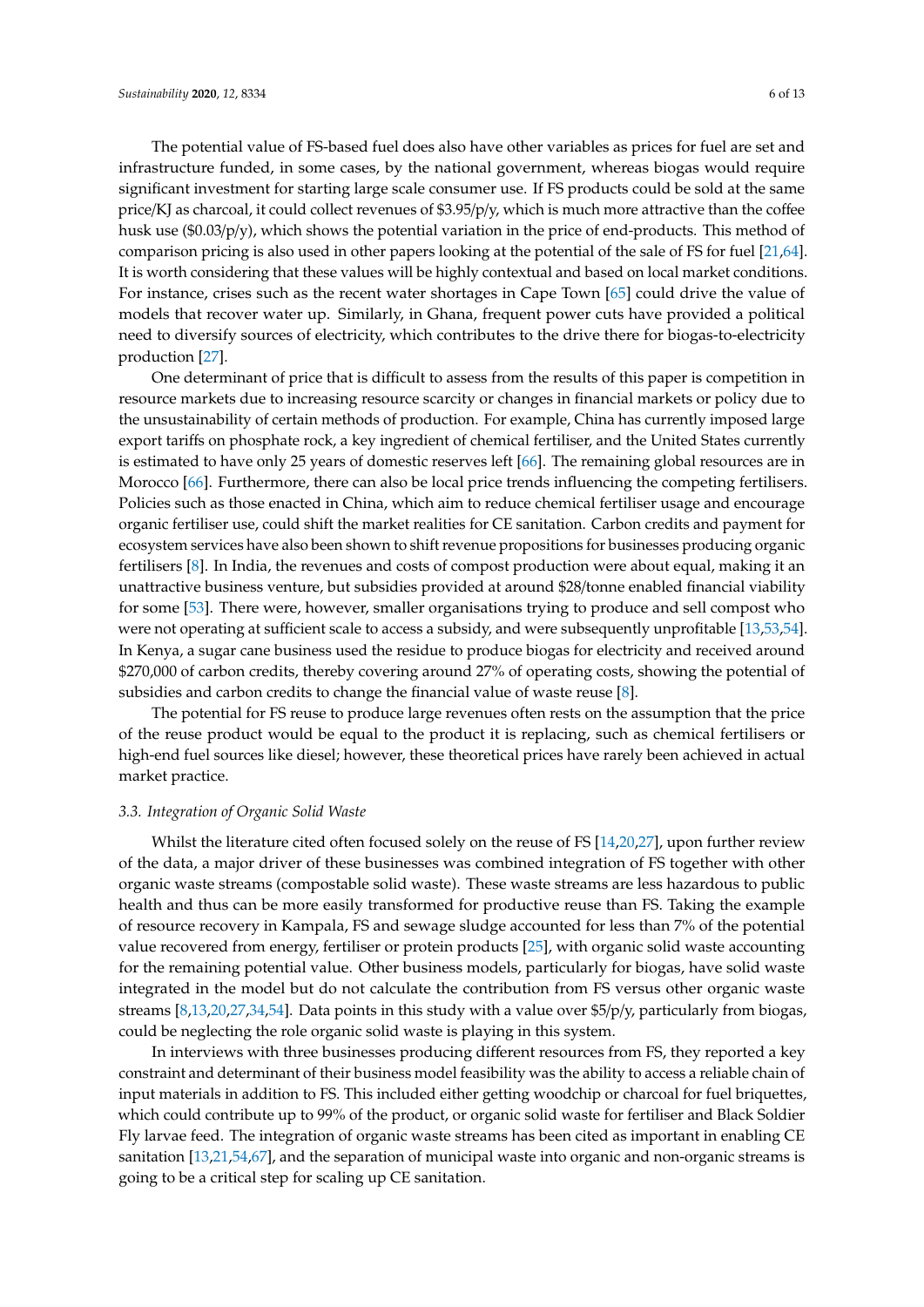#### *3.4. Scale of Operations*

The scale of operations is a major factor in the difference between the observed and the theoretical values (Figure [1\)](#page-5-1), with theoretical value studies often focusing on whole cities or countries [\[14](#page-10-10)[,21](#page-11-5)[,25\]](#page-11-3) whereas, in practice, current businesses are usually operating at a much smaller scale [\[5,](#page-10-4)[6,](#page-10-15)[8,](#page-10-6)[34\]](#page-11-11). Whilst the scaling up of CE systems could theoretically help sanitation systems to break even [\[6\]](#page-10-15), the increased production would need an expanded market of buyers. In Haiti, the sale of FS-derived compost depended on NGOs being willing to pay a premium price. Similarly, in Kenya, medium-scale horticultural farmers were willing to pay a premium price due to the product quality and targeted marketing [\[67\]](#page-13-9). Considering the model of whole city resource recovery, it is not clear whether there would still be a large enough market to buy compost at this premium price when scaled up. In Kenya, issues of transport costs to reach these market segments increased as enterprises needed to go further to find new customers [\[67\]](#page-13-9). Theoretical value projections based on waste from millions of people [\[21](#page-11-5)[,22\]](#page-11-8) may be unrealistic as the demand may not necessarily scale up easily with supply.

#### *3.5. Input Waste Availability*

The financial viability of any CE waste-derived business will depend on the quality and quantity of the input waste product. In a case in Ghana, existing businesses only took waste from public toilets [\[30\]](#page-11-18), which are estimated to produce up to five times more biogas per kg of sludge than household septic tanks due to the lower retention time [\[68\]](#page-13-10). This means that businesses arranging to only take public toilet sludge are likely to be more financially effective than any city-wide solution. This control of input sources can also be seen in Container-Based Sanitation (CBS) businesses [\[5\]](#page-10-4). CBS is a system where waste is captured in sealable containers before transport to a treatment site, often with the collection of containers every one or two weeks [\[5\]](#page-10-4). The regular collection and small containers involved in CBS mean the waste collected is often a relatively standard input to the system and is less likely to be mixed with solid waste [\[69\]](#page-13-11). CE sanitation is heavily dependent on the availability of FS at a high quality and quantity: if the trash content is too high, or the FS is too difficult to remove, it is not financially viable.

#### *3.6. Recognition and Certification of Products*

Certification and recognition of product safety can improve the perception of value and products. In agriculture, a lack of regulation and certification of human-waste derived composts can lead to a lack of use of products, undermining their value [\[67\]](#page-13-9). In Peru, X-runner produces compost from FS but has not yet received permission from the government for sale thereof, meaning it effectively has no current financial value [\[43\]](#page-12-9) as it is not approved for reuse. Other studies have shown that willingness to pay for FS derived products was influenced by whether or not the product was certified [\[70\]](#page-13-12), such as in India where certification can also enable access to subsidies for fertiliser, making businesses more viable [\[13](#page-10-9)[,53](#page-12-10)[,54\]](#page-12-0). The highest sale prices from reuse business are found in India, where wholesalers who purchase compost are subsidised by \$20.97 per tonne, which effectively inflates the sale price composters can get [\[13](#page-10-9)[,53](#page-12-10)[,54\]](#page-12-0). Looking at current the regulation of compost, the best example comes from Global Good Agricultural Practice, which does not permit use of FS in agriculture [\[71\]](#page-13-13). This means that human-waste derived composts cannot be adopted by farmers who are exporting produce, and this will inhibit both the global market development and ability to sell at premium prices [\[7\]](#page-10-5). In contrast, there are examples where households use untreated FS [\[8,](#page-10-6)[11,](#page-10-8)[13\]](#page-10-9) despite its illegality and health risk.

#### <span id="page-7-0"></span>*3.7. Integration of Supply Chain*

In India, compost production is often managed by a local utility, while a separate organisation takes on the role of marketing the fertiliser [\[13](#page-10-9)[,56\]](#page-12-5). Whilst this means organisations with existing routes to farmers were in charge of selling compost, they also had limited interest in product promotion as they received more revenue from selling chemical fertilisers [\[53\]](#page-12-10).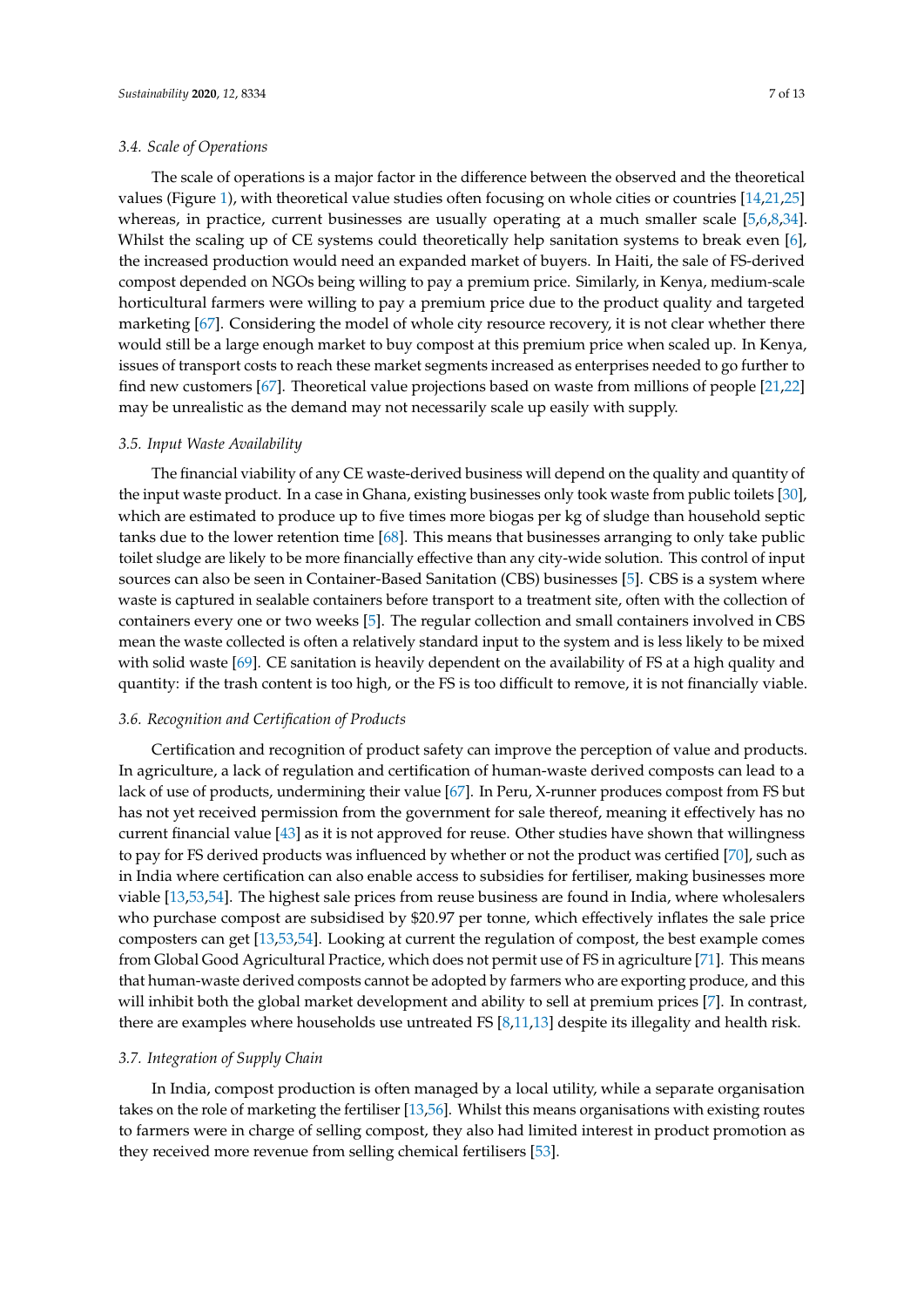Integrating application of compost into the business model could increase the value of FS reuse. In systems where the compost value is incorporated and sold as vegetables [\[32](#page-11-7)[,48,](#page-12-17)[51\]](#page-12-3), particularly from composting toilet designs, the estimated recovered revenue is on the scale of \$100/p/y depending on crop and farm size. While this indicates a high value proposition of FS reuse in farming, shown in Table [3,](#page-8-0) these papers do not consider the other costs associated with growing crops. In the example of compost-producing companies, direct use and integration of farming into the business model may still reduce transport and marketing costs whilst producing a higher-value product. Sanergy's compost claims to improve yields by 30% on average for different vegetable crops compared to inorganic fertiliser alone [\[72\]](#page-13-14), this estimates an increase in value of \$987.15 per acre, whilst the compost sale price is \$177.69–355.37 per acre (depending on application rates). It is already common for companies to compost waste from crops such as sugarcane and reuse it directly on subsequent crops [\[8\]](#page-10-6).

<span id="page-8-0"></span>

| Source | Location and Crop         | <b>Size of Population</b> | Value Per Person $(\frac{5}{p}\)$ |
|--------|---------------------------|---------------------------|-----------------------------------|
| $[52]$ | India: banana             | 700                       | 9.97                              |
| $[51]$ | Uganda: apple             | h                         | 320.14                            |
| $[32]$ | Kenya: mangos and bananas | 20                        | 4.00                              |
| [48]   | South Africa: potato      | 5                         | 54.58                             |
|        | South Africa: maize       | .h                        | 253.32                            |
| [40]   | Burkina Faso: maize       | 10                        | 58.52                             |

|  |  |  |  |  |  | <b>Table 3.</b> Reuse Values from Agricultural Activities. |
|--|--|--|--|--|--|------------------------------------------------------------|
|--|--|--|--|--|--|------------------------------------------------------------|

## **4. Discussion**

This review suggests that a maximum value of products derived from FS is \$5/p/y. In the one study where the operating costs along the whole chain from containment to reuse have been published along with reuse revenues, they only cover 10% of operating costs [\[34\]](#page-11-11). In another business practicing CBS reuse revenues only cover 8% of operating costs [\[6\]](#page-10-15). Higher value products often rely on smaller markets [\[6](#page-10-15)[,34](#page-11-11)[,43\]](#page-12-9) or subsidies from government allowing the value to be effectively inflated [\[13](#page-10-9)[,53](#page-12-10)[,54\]](#page-12-0). This is unlikely to scale up when selling products from the treated waste of millions of people instead of tens of thousands, and no businesses are operating at that scale yet.

The main benefits of sanitation are hard to monetise, most specifically reduced health spending [\[62\]](#page-13-4). Resource recovery provides a new stream of revenue to mobilise businesses to enter into the market, but it still does not provide a huge financial incentive for organisations to start sanitation businesses or to invest in sanitation. For environmental, health and social reasons, CE systems of sanitation are worth pursuing, as they drive better waste management with all the associated health benefits. Unfortunately, most of these valuable contributions to society and the SDGs cannot currently be monetised. Carbon credits for electricity from biogas and subsidies for organic fertilisers are examples of interventions that help to shift the value proposition of CE sanitation. The state may need to intervene to create an enabling environment for CE sanitation [\[73\]](#page-13-15).

#### *4.1. Limits of the Study and Gap in the Literature*

Limited data on resource recovery from FS treatment is available in low-income countries, and thus this work has considered both published and grey literature. Whilst many studies and grey literature are publishing the value of products from reuse, few report the costs of sanitation infrastructure and services at the same time, meaning this study has had to focus on only the value of reuse rather than the full costs and benefits. Further, this makes it hard to assess how much resource recovery could offset the overall costs of sanitation services. Where possible, this review has compared the potential revenue from reuse to available studies about the costs of sanitation services, but a need remains for studies publishing both the benefits of resource recovery and the costs of infrastructure in the same location to inform discussions about the scale of funding and the subsidies required. The presence of hazardous materials in FS, such as heavy metals and pathogens, can limit reuse potential and, hence,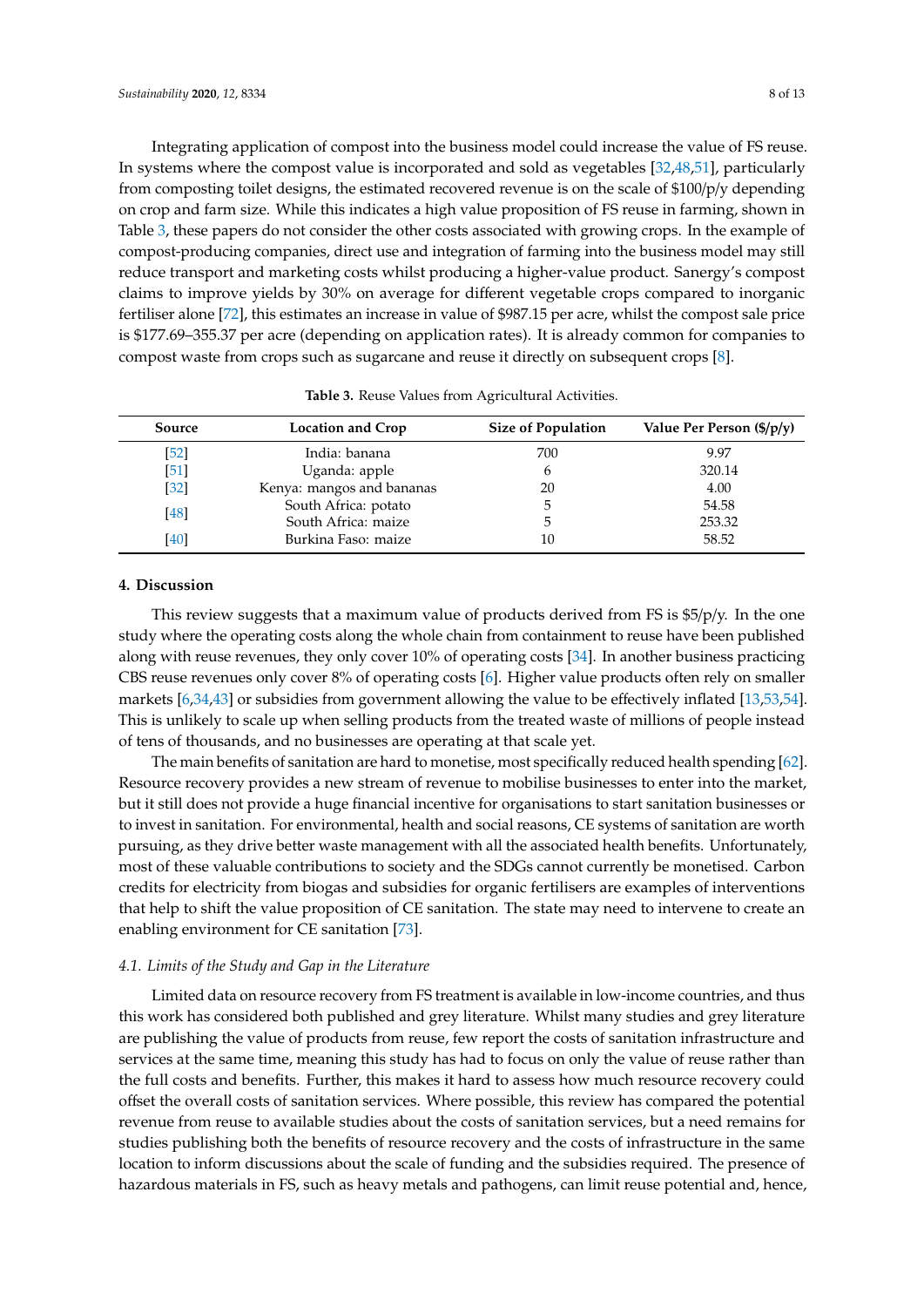value. There are examples in three different countries where CE actually functions as a profitable business with direct reuse with limited treatment, which presents high health risks for farm workers and crop consumers [\[11](#page-10-8)[,13](#page-10-9)[,54\]](#page-12-0).

It is also hard to determine whether the higher value propositions are simply from economies where prices are higher for all goods, rather than just for the FS reuse products. Using measures such as purchasing power parity (PPP) exchange rates instead of market currency exchange rates could help to understand the variation amongst countries. Two further methodological issues remain with the literature reviewed in this paper. Firstly, studies often used prices in non-local currencies that are different to those used in the research, such as dollars, euros or pounds, particularly in more theoretical studies [\[14,](#page-10-10)[25\]](#page-11-3). This means that disentangling values and understanding the original local context from which they were projected was not possible. Secondly, existing papers on the cost of sanitation used the market exchange rate rather than PPP [\[15](#page-10-11)[,62](#page-13-4)[,63\]](#page-13-5), meaning data on resource recovery is more relevant if market exchange rates are used. How taxation applies to sanitation business was not considered, and this could also be a deterrent to CE sanitation success.

#### *4.2. Future Outlooks in This Field*

An important task in further research would be to assess the costs of sanitation systems in different contexts. A standardised protocol to investigate costs, with consideration of variations in international prices and local resource markets is being proposed by the Climate Costs in Urban Sanitation (CACTUS) project [\[74\]](#page-13-16), and once data are available it would be interesting to reanalyse the findings that form this review. Further research into an economic analysis of external costs and benefits could shift the policy debate on supporting CE sanitation. The subsidies for compost in India could be seen as an example of a monetary representation of these externalities [\[13](#page-10-9)[,53](#page-12-10)[,54\]](#page-12-0).

The majority of current research looks at agricultural reuse of FS. As more novel forms of reuse, such as Black Soldier Fly larvae, are developed, the financial value could become more promising, assuming there are markets for the products generated. The value of products can often be defined by locally available competitors, such as charcoal for fuel or chemical fertilisers, or lack of cash for these as imported supplies, and this dynamic is currently poorly understood.

#### **5. Conclusions**

This research looked at the economic potential of resource recovery from FS treatment in low-income countries. Sixty-five percent of the existing literature was based on projections rather than actual experiences of revenue in practice. Overall, in practice, FS reuse is unlikely to have a value above \$5/p/y, and even these values often relied on subsidies or small markets that would not scale. There was a gap between the values presented in proposition papers, which suggested potential values of up to \$50/p/y, and those that were observed data from operating businesses, which were up to \$5/p/y. Reasons for this gap between practice and theory include the pricing of products against unrealistic competitors, such as pricing briquettes against diesel fuel, or difficulties in marketing or regulation of the products in practice. The review shows that the promise of CE sanitation is over emphasised in the current literature and is unlikely to act as a driver for improved sanitation. Overall, this research identified a lack of systematic data collection for sanitation costs in general and for the potential of resource recovery. Further research is needed to quantify the costs of sanitation provision and FS treatment, but it is unlikely that the value of reuse products will drive large improvements in sanitation because the main benefits are not easily monetised. Overall, it seems that CE sanitation and sales of products are unlikely to make a large contribution to the provision of sanitation in low-income countries overall, and, more importantly, sanitation cannot be achieved solely as a market approach. Instead, focus should be on supportive policies and investment, enabling the transition towards a CE supporting environmental quality, ecological health and human health to achieve SDG 6.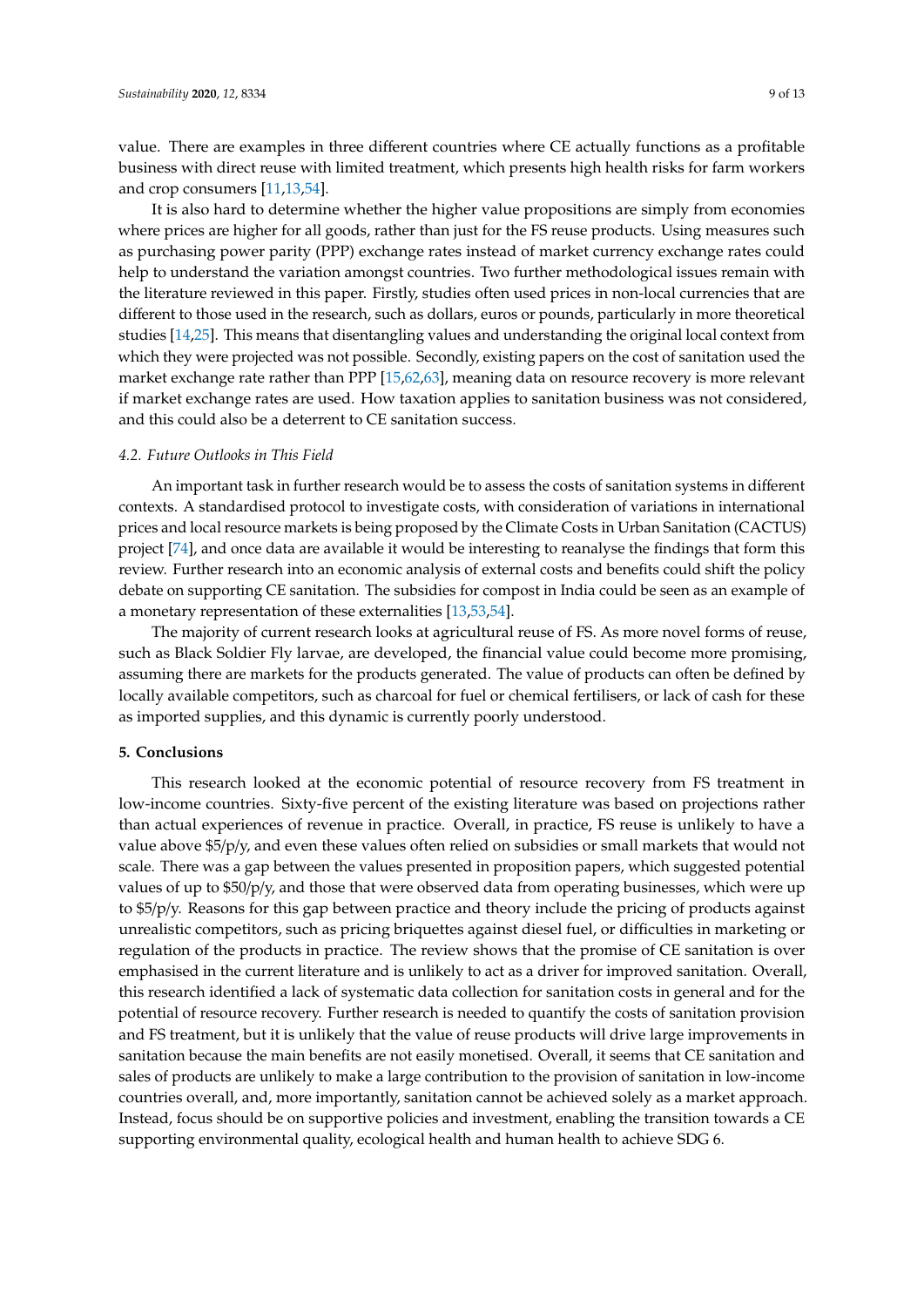**Supplementary Materials:** The data from the literature review used to assess the value of faecal sludge reuse is available open access through the Cranfield Online Research Data repository at https://doi.org/10.17862/[cranfield.](https://doi.org/10.17862/cranfield.rd.11336792) [rd.11336792.](https://doi.org/10.17862/cranfield.rd.11336792)

**Author Contributions:** Methodology, funding acquisition, field work, modelling, data analysis, writing—original draft preparation, A.M.; conceptualisation, methodology, funding acquisition, supervision, project administration, writing—review and editing, A.P.; writing—review and editing, R.H. All authors have read and agreed to the published version of the manuscript.

**Funding:** This research was funded by the Royal Society CHL\R1\180402.

**Conflicts of Interest:** The authors declare no conflict of interest.

### **References**

- <span id="page-10-0"></span>1. WHO; UNICEF. *Progress on Household Drinking Water, Sanitation and Hygiene 2000–2017. Special Focus on Inequalities*; United Nations Children's Fund (UNICEF): New York, NY, USA; World Health Organisation: New York, NY, USA, 2019.
- <span id="page-10-1"></span>2. Strande, L.; Ronteltap, M.; Brdjanovic, D. *Faecal Sludge Management: Systems Approach for Implementation and Operation*; IWA: London, UK, 2014.
- <span id="page-10-2"></span>3. Ellen Macarthur Foundation. *Towards the Circular Economy: Accelerating the Scale-up Across Global Supply Chains*; Ellen MacArthur Foundation: Cowes, UK, 2014.
- <span id="page-10-3"></span>4. Toilet Board Coalition. *Sanitation in the Circular Economy. Transformation to a Commercially Valuable, Self-Sustaining, Biological System*; Toilet Board Coalition: Geneva, Switzerland, 2016.
- <span id="page-10-4"></span>5. Tilmans, S.; Russel, K.; Sklar, R.; Page, L.N.; Kramer, S.; Davis, J. Container-based sanitation: Assessing costs and effectiveness of excreta management in Cap Haitien, Haiti. *Environ. Urban.* **2015**, *27*, 89–104. [\[CrossRef\]](http://dx.doi.org/10.1177/0956247815572746)
- <span id="page-10-15"></span>6. World Bank. *Evaluating the Potential of Container-Based Sanitation: Sanergy in Nairobi, Kenya*; World Bank: Washington, DC, USA, 2019.
- <span id="page-10-5"></span>7. Moya, B.; Parker, A.; Sakrabani, R. Challenges to the use of fertilisers derived from human excreta: The case of vegetable exports from Kenya to Europe and influence of certification systems. *Food Policy* **2019**, *85*, 72–78. [\[CrossRef\]](http://dx.doi.org/10.1016/j.foodpol.2019.05.001)
- <span id="page-10-6"></span>8. Otoo, M.; Drechsel, P. *Resource Recovery from Waste: Business Models for Energy, Nutrient and Water Reuse in Low and Middle-Income Countries*; Routeledge: Abingdon, UK, 2018.
- <span id="page-10-14"></span>9. Nakuru County Sanitation Programme. Sanitation Value Chain: Unlocking Opportunities in Sanitation 2018. Available online: https://www.viawater.nl/[sanitation-value-chain-unlocking-opportunities-in-sanitation](https://www.viawater.nl/sanitation-value-chain-unlocking-opportunities-in-sanitation) (accessed on 20 May 2020).
- <span id="page-10-7"></span>10. Cottingham, R.S.; Mercer, S.J.; Buckley, C.; Still, D. Report to the Bill and Melinda Gates Foundation University of KwaZulu-Natal Work Order 3 (Contract # 22834) Economic Evaluation of Faecal Sludge Disposal Routes Phase 5 Report Final Report Economic Model (Spreadsheet) Appendices. 2013. Available online: http://[prg.ukzn.ac.](http://prg.ukzn.ac.za/docs/default-source/projects/ukzn-wo3-contract-22834-economic-model-final.pdf?sfvrsn=2) za/docs/default-source/projects/[ukzn-wo3-contract-22834-economic-model-final.pdf?sfvrsn](http://prg.ukzn.ac.za/docs/default-source/projects/ukzn-wo3-contract-22834-economic-model-final.pdf?sfvrsn=2)=2 (accessed on 28 September 2020).
- <span id="page-10-8"></span>11. Mallory, A.; Crapper, M.; Holm, R.H. Agent-Based Modelling for simulation-based design of sustainable faecal sludge management systems. *Int. J. Environ. Res. Public Health* **2019**, *16*, 1125. [\[CrossRef\]](http://dx.doi.org/10.3390/ijerph16071125) [\[PubMed\]](http://www.ncbi.nlm.nih.gov/pubmed/30925829)
- 12. Cofie, O.O.; Kranjac-Berisavljevic, G.; Drechsel, P. The use of human waste for peri-urban agriculture in Northern Ghana. *Renew. Agric. Food Syst.* **2005**, *20*, 73–80.
- <span id="page-10-9"></span>13. Akrofi, D.F. Actualising the Circular Economy for Sanitation in India: The Role of Informal and Formal Enterprises in the Sanitation Value Chain. Master's Thesis, Cranfield University, Cranfield, UK, 2019.
- <span id="page-10-10"></span>14. Diener, S.; Semiyaga, S.; Niwagaba, C.B.; Muspratt, A.M.; Gning, J.B.; Mbéguéré, M.; Ennin, J.O.E.; Zurbrugg, C.; Strande, L. A value proposition: Resource recovery from faecal sludge—Can it be the driver for improved sanitation? *Resour. Conserv. Recycl.* **2014**, *88*, 32–38. [\[CrossRef\]](http://dx.doi.org/10.1016/j.resconrec.2014.04.005)
- <span id="page-10-11"></span>15. Daudey, L. The cost of urban sanitation solutions: A literature review. *J. Water Sanit. Hyg. Dev.* **2018**, *8*, 176–195. [\[CrossRef\]](http://dx.doi.org/10.2166/washdev.2017.058)
- <span id="page-10-12"></span>16. SuSanA. *Key Documents on Resource Recovery*. 2016. Available online: https://[www.susana.org](https://www.susana.org/en/knowledge-hub/resources-and-publications/library/details/2118)/en/knowledgehub/[resources-and-publications](https://www.susana.org/en/knowledge-hub/resources-and-publications/library/details/2118)/library/details/2118 (accessed on 20 May 2020).
- <span id="page-10-13"></span>17. WEDC. My WEDC. 2019. Available online: https://[wedc-knowledge.lboro.ac.uk](https://wedc-knowledge.lboro.ac.uk/index.html)/index.html (accessed on 20 May 2020).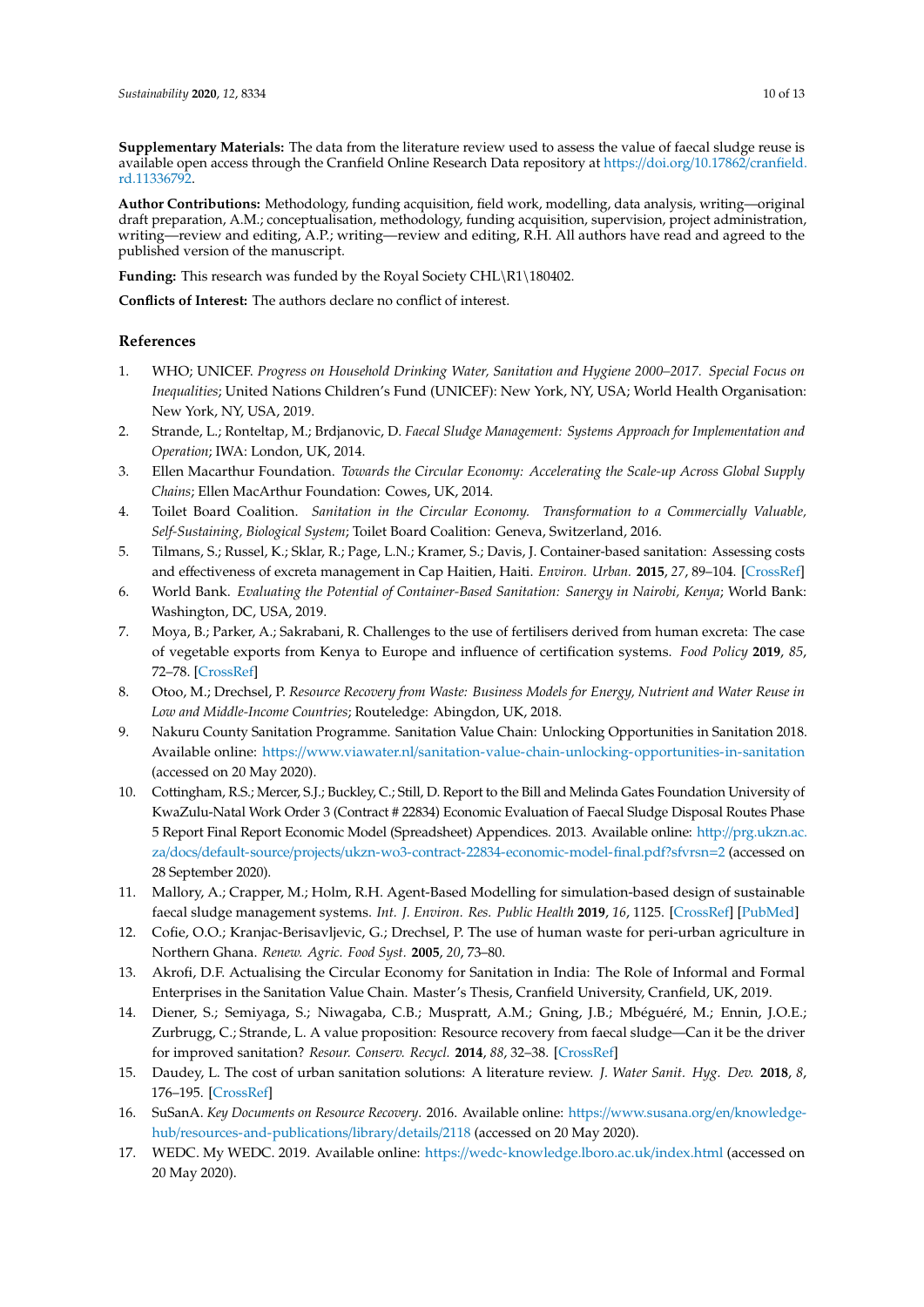- <span id="page-11-0"></span>18. World Bank. World Bank Country and Lending Groups. 2020. Available online: https://[datahelpdesk.worldbank.](https://datahelpdesk.worldbank.org/knowledgebase/articles/906519-world-bank-country-and-lending-groups) org/knowledgebase/articles/[906519-world-bank-country-and-lending-groups](https://datahelpdesk.worldbank.org/knowledgebase/articles/906519-world-bank-country-and-lending-groups) (accessed on 4 June 2020).
- <span id="page-11-1"></span>19. Tilley, E.; Lüthi, C.; Morel, A.; Zurbrügg, C.; Schertenleib, R. *Compendium of Sanitation Systems and Technologies*; Swiss Federal Institute of Aquatic Science and Technology (EAWAG): Dubendorf, Switzerland, 2008.
- <span id="page-11-2"></span>20. Murray, A.; Cofie, O.; Drechsel, P. Efficiency indicators for waste-based business models: Fostering private-sector participation in wastewater and faecal-sludge management. *Water Int.* **2011**, *36*, 505–521. [\[CrossRef\]](http://dx.doi.org/10.1080/02508060.2011.594983)
- <span id="page-11-5"></span>21. The Toilet Board Coalition. *The Circular Sanitation Economy: New Pathways to Commercial and Societal Benefits*; The Toilet Board Coalition: Geneva, Switzerland, 2017.
- <span id="page-11-8"></span>22. Andriessen, N.; Schoebitz, L.; Bassan, M.; Bollier, S. Market driven approach for faecal sludge treatment products. In Proceedings of the 40th WEDC International Conference, Loughborough, UK, 24–28 July 2017.
- <span id="page-11-6"></span>23. Wafler, M.; Abaho, E.; Heeb, J.; Bagire, V. Resource Recovery and Safe Reuse (RRR) III Financial Analysis of Briquette Businesses in Kampala, Uganda. Proceedings of Faecal Sludge Management 5. 2019. Available online: https://www.susana.org/\_resources/documents/default/[3-3578-7-1553374770.pdf](https://www.susana.org/_resources/documents/default/3-3578-7-1553374770.pdf) (accessed on 20 May 2020).
- <span id="page-11-15"></span>24. Water for People. Kampala Briquette Project: Initial Experiences and Lessons Learnt from Production of fs Briquettes in Kampala. Proceedings of Faecal Sludge Management 5. 2019. Available online: https://www.susana.org/\_resources/documents/default/[3-3578-7-1553374689.pdf](https://www.susana.org/_resources/documents/default/3-3578-7-1553374689.pdf) (accessed on 20 May 2020).
- <span id="page-11-3"></span>25. Ddiba, D.I.W. Estimating the Potential for Resource Recovery from Productive Sanitation in Urban Areas. Master's Thesis, Royal Institute of Technology (KTH), Stockholm, Sweden, 2016.
- <span id="page-11-10"></span>26. Mallory, A.; Crapper, M.; Gyasi, S.F.; Boamah, B. A socio-economic analysis of different approaches to faecal sludge treatment in Sunyani, Ghana. In Proceedings of the 39th WEDC International Conference, Kumasi, Ghana, 11–15 July 2016.
- <span id="page-11-16"></span>27. Mallory, A. Designing Sustainable Faecal Sludge Treatment Systems for Small Cities in Sub-Saharan Africa. Ph.D. Thesis, The University of Edinburgh, Edinburgh, UK, 2018.
- <span id="page-11-12"></span>28. Dodane, P.-H.; Mbéguéré, M.; Sow, O.; Strande, L. Capital and Operating Costs of Full-Scale Faecal Sludge Management and Wastewater Treatment Systems in Dakar, Senegal. *Environ. Sci. Technol.* **2012**, *46*, 3705–3711. [\[CrossRef\]](http://dx.doi.org/10.1021/es2045234) [\[PubMed\]](http://www.ncbi.nlm.nih.gov/pubmed/22413875)
- <span id="page-11-17"></span>29. Yadav, J.M. Waste to Energy Project–Nashik, India Co-fermentation of Organic Waste and Septage: A Project under the International Climate Initiative (IKI) of Government of Germany. 2014. Available online: https://cdn.cseindia.org/docs/sfd2019/[GIZ\\_WtE\\_Nashik.pdf](https://cdn.cseindia.org/docs/sfd2019/GIZ_WtE_Nashik.pdf) (accessed on 20 May 2020).
- <span id="page-11-18"></span>30. Ward, B.J.; Strande, L. End Use and Resource Recovery from Faecal Sludge–Focusing on Solid Fuels. *Beyond Development Aid: Sanitation Financing and Revenue Models in Reuse (Human) Waste*. 2017. Available online: https://www.ifs.org.uk/uploads/Presentations/[Augsburg%2C%20Britta\\_WASTE-IFS-](https://www.ifs.org.uk/uploads/Presentations/Augsburg%2C%20Britta_WASTE-IFS-Conference_May2017.pdf)[Conference\\_May2017.pdf](https://www.ifs.org.uk/uploads/Presentations/Augsburg%2C%20Britta_WASTE-IFS-Conference_May2017.pdf) (accessed on 20 May 2020).
- <span id="page-11-13"></span>31. Wafler, M.; Heeb, J.; Staub, A.; Olt, C. Pour-flush Toilets with Biogas Plant at DSK Training Pour-Flush Toilets with Biogas Plant at DSK Training Institute, Gujarat, India, no. March. SuSanA. 2009. Available online: https://[www.](https://www.susana.org/_resources/documents/default/2-39-en-susana-cs-india-gurajat-navsarjan-dsk-2009.pdf) susana.org/\_resources/documents/default/[2-39-en-susana-cs-india-gurajat-navsarjan-dsk-2009.pdf](https://www.susana.org/_resources/documents/default/2-39-en-susana-cs-india-gurajat-navsarjan-dsk-2009.pdf) (accessed on 20 May 2020).
- <span id="page-11-7"></span>32. SuSanA. Compilation of 27 Case Studies on Sustainable Sanitation Projects from Sub-Saharan Africa, June 2011. Available online: https://www.susana.org/en/knowledge-hub/[resources-and-publications](https://www.susana.org/en/knowledge-hub/resources-and-publications/library/details/1202)/library/ [details](https://www.susana.org/en/knowledge-hub/resources-and-publications/library/details/1202)/1202 (accessed on 20 May 2020).
- <span id="page-11-4"></span>33. GTZ. Data Sheets for Ecosan Projects: ACTS Eco-friendly Public Toilet Centre. 2007. Available online: https://www.susana.org/\_resources/documents/default/[2-1976-en-ecosan-pds-023-india-bangalore](https://www.susana.org/_resources/documents/default/2-1976-en-ecosan-pds-023-india-bangalore-public-toilet-2007.pdf)[public-toilet-2007.pdf](https://www.susana.org/_resources/documents/default/2-1976-en-ecosan-pds-023-india-bangalore-public-toilet-2007.pdf) (accessed on 20 May 2020).
- <span id="page-11-11"></span>34. Remington, C.; Jean, L.; Kramer, S.; Boys, J.; Dorea, C. Process cost analysis for the optimization of a container-based sanitation service in Haiti. In Proceedings of the 41st WEDC International Conference, Nakuru, Kenya, 9–13 July 2018.
- <span id="page-11-14"></span>35. Cofie, O.O.; Kone, D. Co-Composting Faecal Sludge & Organic Solid Waste Co-Composting Faecal Sludge & Organic Solid Waste Kumasi, Ghana 2009. Available online: https://[www.susana.org](https://www.susana.org/en/knowledge-hub/resources-and-publications/library/details/113)/en/knowledge-hub/ [resources-and-publications](https://www.susana.org/en/knowledge-hub/resources-and-publications/library/details/113)/library/details/113 (accessed on 29 May 2020).
- <span id="page-11-9"></span>36. Meinzinger, F.; Oldenburg, M.; Otterpohl, R. No waste, but a resource: Alternative approaches to urban sanitation in Ethiopia. *Desalination* **2009**, *248*, 322–329. [\[CrossRef\]](http://dx.doi.org/10.1016/j.desal.2008.05.071)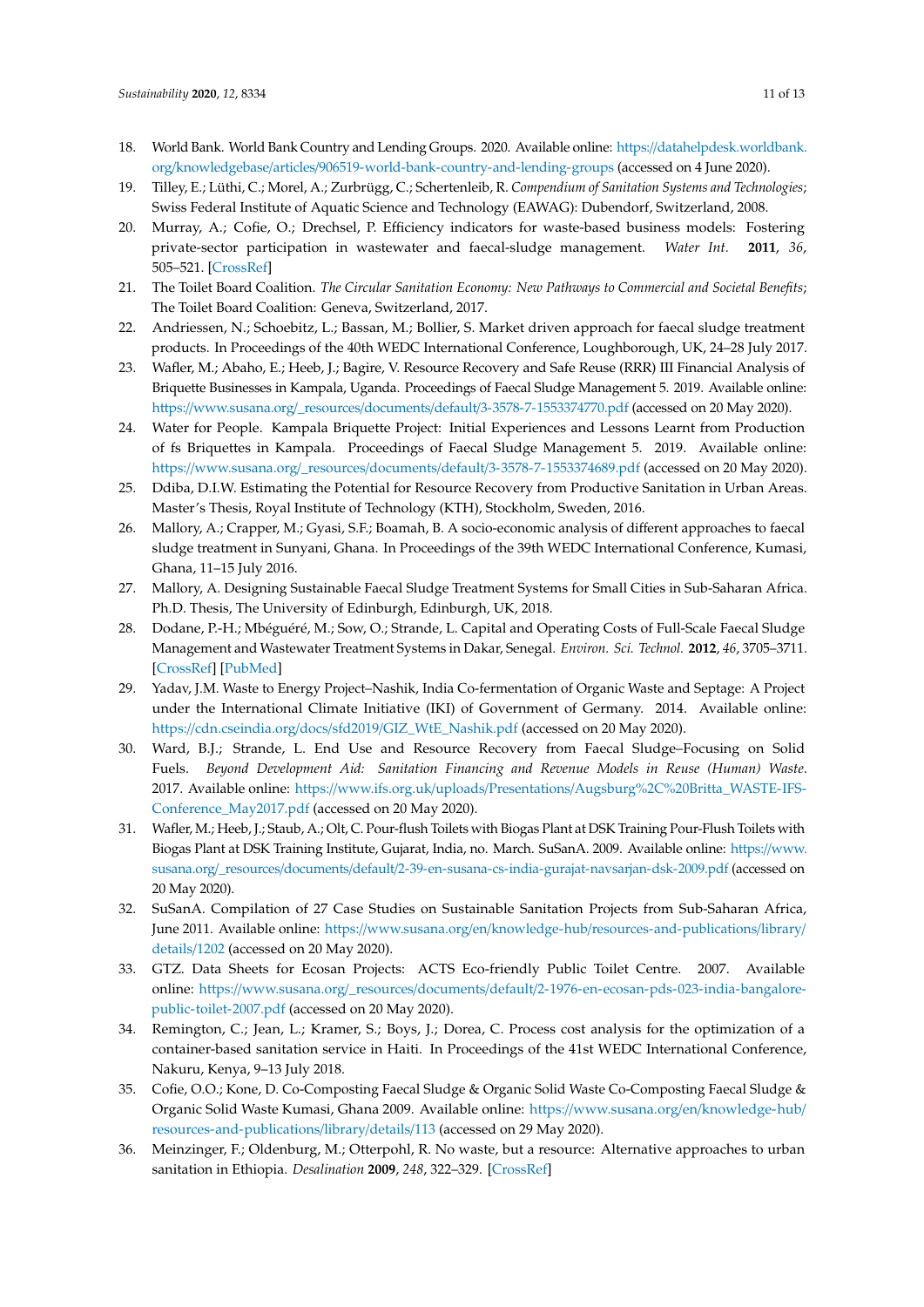- <span id="page-12-7"></span>37. Rao, K.C.; Kvarnstrom, E.; Di Mario, L.P. *Drechsel. Business Models for Fecal Sludge Management. Resource Recovery and Reuse Series No. 6*; IWMI: Colombo, Sri Lanka, 2016.
- <span id="page-12-8"></span>38. Al-Muyeed, A.; Oko-Williams, A.; Islam, K.; Ali, L.; Nath, S.K.; Sanyal, P.R. Co-composting of faecal sludge with solid waste to improve FSM practice in Sakhipur municipality. In Proceedings of the 40th WEDC International Conference, Loughborough, UK, 24–28 July 2017.
- 39. Anh, N.V.; Sam, N.H. Business model assessment in faecal sludge management in selected Vietnamese cities. In Proceedings of the 36th WEDC International Conference, Nakuru, Kenya, 1–5 July 2017.
- <span id="page-12-18"></span>40. Dagerskog, L.; Bonzi, M. Opening minds and closing loops- productive sanitation initiatives in Burkina Faso and Niger. *Sustain. Sanit. Pract.* **2010**, *3*, 4–11.
- <span id="page-12-11"></span>41. Kvarnström, E.; Verhagen, J.; Nilsson, M.; Srikantaiah, V.; Ramachandran, S.; Singh, K. *The Business of Honey-Suckers in Bengaluru (India): The Potentials and Limitations of Commercial Faecal Sludge Recycling—An Explorative Study. (Occasional Paper 48)*; IRC International Water and Sanitation Centre: The Hague, The Netherlands, 2012; Available online: [www.irc.nl](www.irc.nl/op48)/op48 (accessed on 29 May 2020).
- <span id="page-12-12"></span>42. Steiner, M.; Montangero, A. *Economic Aspects of Low-Cost Faecal Sludge Management. Estimation of Collection, Haulage, Treatment and Disposal*/*Reuse Cost*; EAWAG/SANDEC: Dübendorf, Switzerland, 2002.
- <span id="page-12-9"></span>43. World Bank. *Evaluating the Potential of Container-Based Sanitation: X-Runner in Lima, Peru*; World Bank Group: Washington, DC, USA, 2019.
- 44. Langer, E.R.L. Kaikōura Case Study: Community Engagement to Determine Biosolids Reuse. 2013. Available online: https://www.susana.org/\_resources/documents/default/[3-2082-7-1411394016.pdf](https://www.susana.org/_resources/documents/default/3-2082-7-1411394016.pdf) (accessed on 20 May 2020).
- <span id="page-12-13"></span>45. Pettersson, J.; Wikström, J. Good Shit? Household Effects of Ecological Sanitation in Mali. 2013. Available online: http://www.huussi.net/wp-content/uploads/2013/07/[Johan-Wikstr%C3%B6m-and-Jan-Pettersson-](http://www.huussi.net/wp-content/uploads/2013/07/Johan-Wikstr%C3%B6m-and-Jan-Pettersson-REVISED-30-July-2012.pdf)[REVISED-30-July-2012.pdf](http://www.huussi.net/wp-content/uploads/2013/07/Johan-Wikstr%C3%B6m-and-Jan-Pettersson-REVISED-30-July-2012.pdf) (accessed on 20 May 2020).
- <span id="page-12-16"></span>46. McConville, J.; Rosemarin, A. Urine Diversion Dry Toilets in Multi-Storey Buildings: Erdos City, Inner Mongolia Autonomous Region, China. 2012. Available online: https://[www.susana.org](https://www.susana.org/_resources/documents/default/2-1049-en-susana-cs-china-erdos-eetp-2012-version-9x.pdf)/\_resources/ documents/default/[2-1049-en-susana-cs-china-erdos-eetp-2012-version-9x.pdf](https://www.susana.org/_resources/documents/default/2-1049-en-susana-cs-china-erdos-eetp-2012-version-9x.pdf) (accessed on 20 May 2020).
- <span id="page-12-1"></span>47. Rieck, C.; von Munch, E.; Hoffman, H. Technology Review of Urine-Diverting Dry Toilets (UDDTs), Eschborn, Germany. 2012. Available online: https://www.ircwash.org/sites/default/files/[Rieck-2011-Technology.pdf](https://www.ircwash.org/sites/default/files/Rieck-2011-Technology.pdf) (accessed on 20 May 2020).
- <span id="page-12-17"></span>48. Schuen, R.; Parkinson, J. *Study for Financial and Economic Analysis of Ecological Sanitation in Sub-Saharan Africa. Water and Sanitation Program*; World Bank: Washington, DC, USA, 2009.
- <span id="page-12-14"></span>49. Flores, A.E. Towards Sustainable Sanitation Evaluating the Sustainability of Resource-Oriented Sanitation. Ph.D. Thesis, University of Cambridge, Cambridge, UK, 2011.
- <span id="page-12-2"></span>50. Schröder, E. Marketing Human Excreta: A Study of Possible Ways to Dispose of Urine and Faeces from Slum Settlements in Kampala, Uganda. 2011. Available online: https://[www.ircwash.org](https://www.ircwash.org/sites/default/files/Schroeder-2011-Marketing.pdf)/sites/default/files/ [Schroeder-2011-Marketing.pdf](https://www.ircwash.org/sites/default/files/Schroeder-2011-Marketing.pdf) (accessed on 20 May 2020).
- <span id="page-12-3"></span>51. NETWAS-U. Ecological Sanitation in Uganda Inspirational Success Stories from the Field. 2011. Available online: https://www.ircwash.org/sites/default/files/[NetwasUganda-2011-Ecological.pdf](https://www.ircwash.org/sites/default/files/NetwasUganda-2011-Ecological.pdf) (accessed on 20 May 2020).
- <span id="page-12-15"></span>52. Heeb, J. Source Separation-New Toilets for Indian Slums. In Proceedings of the 2nd International Symposium on Ecological Sanitation, Incorporating the 1st IWA Specialist Group Conference on Sustainable Sanitation, Luebeck, Germany, 7–11 April 2003.
- <span id="page-12-10"></span>53. Mohanty, S. Circular Sanitation Economy in India: Evidence from Amberpet Sewage Treatment Plant. Master's Thesis, University of Hyderabad, Hyderabad, India, 2019.
- <span id="page-12-0"></span>54. Dizon, J.B.V. The Circular Sanitation Economy in India: A Comparison of Two Business Models Involved in the Enterprise of Toilet Resource-Derived Compost. Master's Thesis, Cranfield University, Cranfield, UK, 2019.
- <span id="page-12-4"></span>55. Chand, C.B.; White, P. Productive Sanitation Successfully Links Toilets and Livelihoods. 2015. Available online: http://www.huussi.net/wp-content/uploads/2015/06/[ChakraChand-ProductiveSanitationinNepal.](http://www.huussi.net/wp-content/uploads/2015/06/ChakraChand-ProductiveSanitationinNepal.doc2_pdf) [doc2\\_pdf](http://www.huussi.net/wp-content/uploads/2015/06/ChakraChand-ProductiveSanitationinNepal.doc2_pdf) (accessed on 20 May 2020).
- <span id="page-12-5"></span>56. Bunting, S.W.; Pretty, J.; Edwards, P. Wastewater-fed aquaculture in the East Kolkata Wetlands, India: Anachronism or archetype for resilient ecocultures? *Rev. Aquac.* **2010**, *2*, 138–153. [\[CrossRef\]](http://dx.doi.org/10.1111/j.1753-5131.2010.01031.x)
- <span id="page-12-6"></span>57. Joshi, S.; Patil, P. Wastewater Treatment and Reuse in Indradhanushya Case study of Sustainable Sanitation Projects, Maharashtra, India. 2015. Available online: https://[www.susana.org](https://www.susana.org/_resources/documents/default/3-2436-7-1454944035.pdf)/\_resources/documents/default/ [3-2436-7-1454944035.pdf](https://www.susana.org/_resources/documents/default/3-2436-7-1454944035.pdf) (accessed on 20 May 2020).